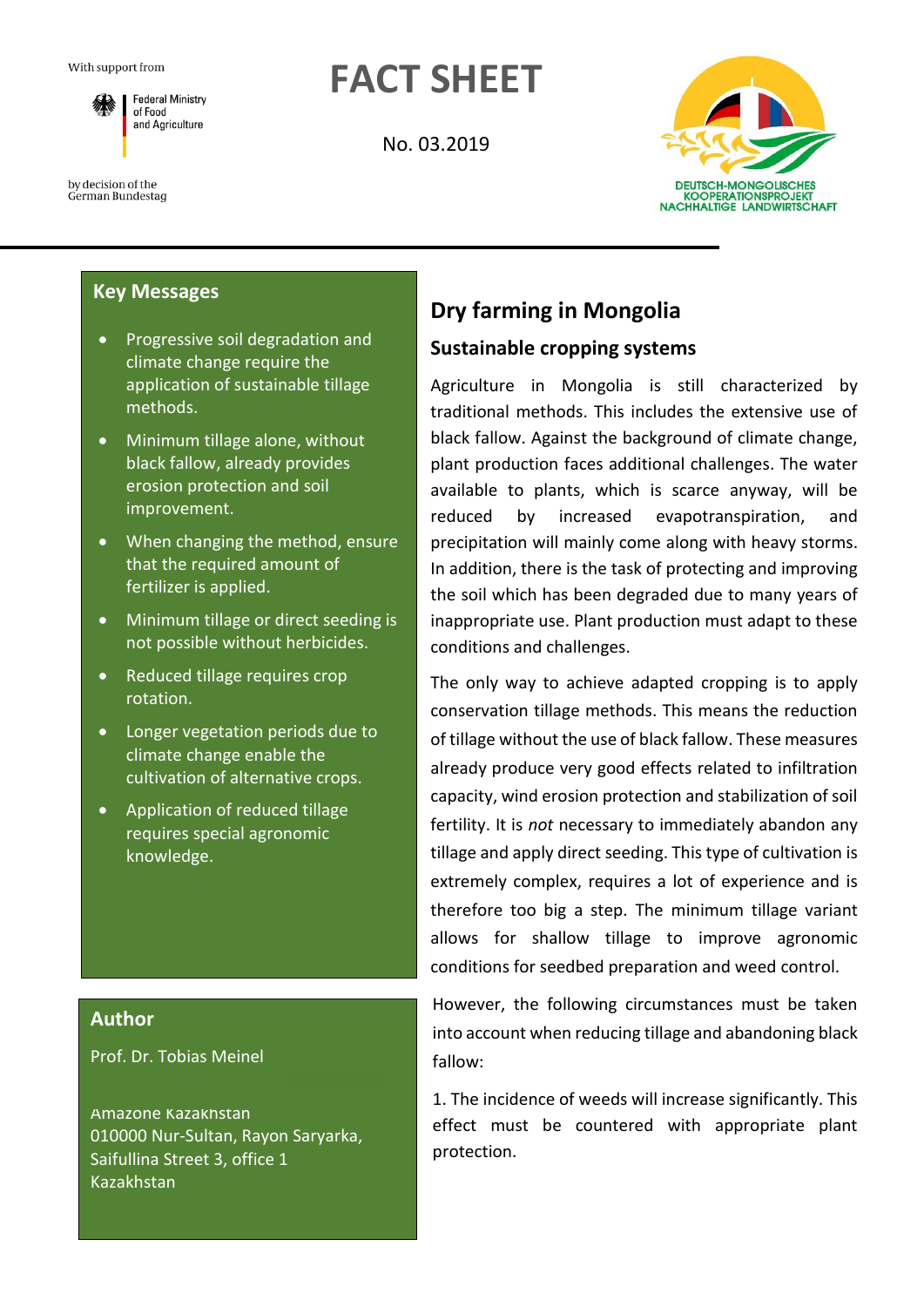

2. The omission of black fallow may lead to greater infestation of diseases and pests. This is to be countered with crop rotation.

3. The mineralization of organic matter in the soil is slowed down by reduced tillage. As a result, fewer nutrients are available to the plants. This deficiency can best be compensated for by appropriate fertilization during sowing.

The expected further increase in annual average temperature leads to an extension of the vegetation period. This gives farmers in Mongolia the opportunity to cultivate alternative crops such as maize and sorghum and thus to establish a crop rotation with more plant species.

#### **Recommendations**

- ❖ In order to preserve the soil, stabilize yields and prepare for ongoing climate change, soil tillage intensity should be reduced, and black fallow should be completely abandoned.
- ❖ In the transition to methods of minimum tillage, great importance should be placed on plant protection. Minimum tillage or direct seeding is not possible without herbicides.
- $\div$  The arable land should be examined for nutrient supply and fertilized according to these results after the withdrawal of the cultivated crop. Laboratories should be set up or developed and staff trained who in turn can also provide fertilization recommendations.
- ❖ Farmers should be supported in the introduction of alternative crops into crop rotation. It is essential that this includes the organization of outlets for field crops. Mongolia's geographical location offers very good prerequisites for this.
- ❖ In cooperation with farmers, scientists, manufacturers of agricultural machinery, plant protection products and fertilizers and with the involvement of policy decision-makers, trials and demonstrations should be set up in the relevant agricultural regions of Mongolia and carried out over several years.
- ❖ The organization of knowledge transfer, for example through trips to similar agricultural regions such as in Kazakhstan or southern Siberia, or the organization of workshops on minimum tillage with international participation, would bring about a faster development towards sustainable tillage methods.
- ❖ Land subsidies should be linked to the need for sustainability and soil improvement. This means that money should be spent for herbicides, fertilizers, high quality seeds and adapted agricultural equipment such as field sprayers and seed drills for minimum tillage or direct seeding instead of spending it on diesel fuel.
- ❖ The transition to sustainable and resistant cultivation methods requires a higher investment in land due to the increased use of pesticides and fertilizers (increased variable costs). This represents an increased risk for land users due to the highly variable climate conditions in Mongolia. This risk should be cushioned by insurance programmes and, if necessary, by substantial governmental support.